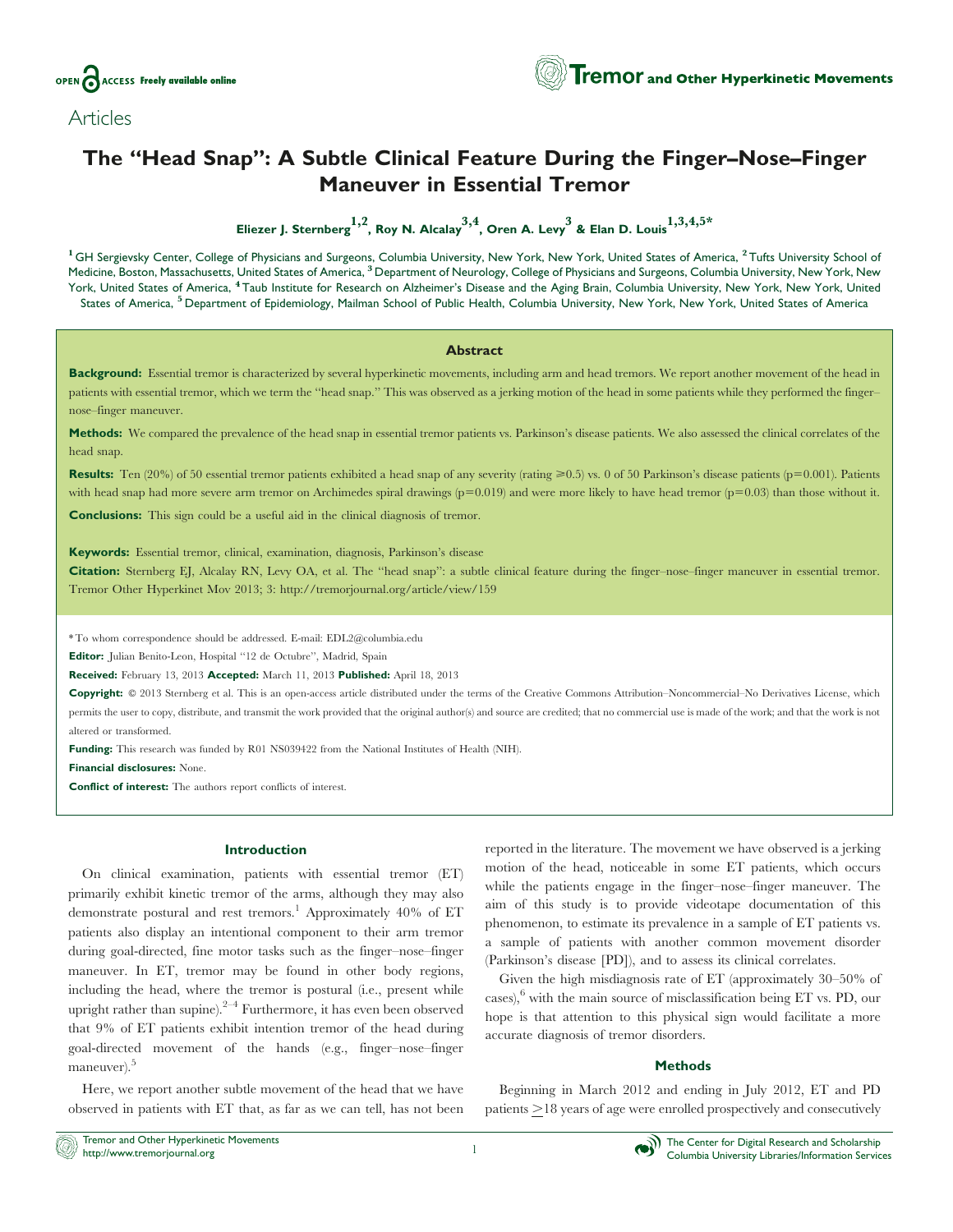<span id="page-1-0"></span>

| Table 1. Demographic Characteristics and Clinical Examination Findings of Essential Tremor and Parkinson's Disease Patients |  |  |  |  |  |  |  |  |  |
|-----------------------------------------------------------------------------------------------------------------------------|--|--|--|--|--|--|--|--|--|
|-----------------------------------------------------------------------------------------------------------------------------|--|--|--|--|--|--|--|--|--|

|                                                                    | ET Patients $(N=50)$ | PD Patients $(N=50)$ | <b>Significance</b>          |
|--------------------------------------------------------------------|----------------------|----------------------|------------------------------|
| Age (years)                                                        | $63.6 \pm 15.3$      | $68.0 \pm 10.5$      | $t = 1.67$ , $p = 0.10$      |
| Female gender                                                      | 25 (50%)             | 20 (40%)             | $\chi^2$ =1.01, p=0.32       |
| Education (years)                                                  | $15.9 \pm 3.7$       | $15.9 \pm 3.4$       | $t = 0.09, p = 0.93$         |
| Right handed                                                       | 43 (86%)             | 45 (90%)             | $\chi^2$ =0.71, p=0.87       |
| Duration of tremor symptoms (years)                                | $21.1 \pm 15.0$      | $9.0 + 6.6$          | $t = 5.21, p < 0.001$        |
| Hoehn and Yahr Stage                                               | Not applicable       |                      | Not applicable               |
| I or II                                                            |                      | 41 (82%)             |                              |
| III                                                                |                      | 6(12%)               |                              |
| IV or V                                                            |                      | 3(6%)                |                              |
| <b>ET or PD Medications</b>                                        |                      |                      |                              |
| Carbidopa/levodopa                                                 | 0(0%)                | 41 (82%)             | $\chi^2$ = 69.49, p < 0.00 l |
| Dopamine agonist                                                   | 0(0%)                | 12 (24%)             | $\chi^2$ = 13.64, p < 0.001  |
| Anticholinergic agent                                              | 0(0%)                | $0(0\%)$             | $\chi^2$ = 0.00, p = 1.00    |
| Amantidine                                                         | 0(0%)                | 7(14%)               | $\chi^2$ = 7.53, p=0.01      |
| Propranolol                                                        | 18 (36%)             | 1(2%)                | $\chi^2$ = 18.78, p < 0.001  |
| Other beta-blocker                                                 | 1(2%)                | $0(0\%)$             | $\chi^2$ = 1.01, p=0.32      |
| Primidone                                                          | 12 (24%)             | 0(0%)                | $\chi^2$ = 13.64, p < 0.001  |
| Other ET medication                                                | 6(12%)               | $0(0\%)$             | $\chi^2$ = 6.38, p=0.01      |
| Botulinum toxin injections                                         | 0(0%)                | 2(4%)                | $\chi^2$ = 2.04, p=0.15      |
| Deep brain stimulation surgery                                     | $0(0\%)$             | 5(10%)               | $\chi^2$ =5.26, p=0.02       |
| Postural Tremor Rating <sup>1,2</sup>                              |                      |                      |                              |
| Straight arm                                                       | $1.08 + 0.68$        | $0.61 \pm 0.57$      | $MW=3.59, p<0.001$           |
| Winged arm                                                         | $1.16 \pm 0.64$      | $0.55 \pm 0.60$      | $MW=4.60, p<0.001$           |
| Kinetic tremor rating (finger-nose-finger maneuver) <sup>1,2</sup> | $1.77 \pm 0.35$      | $1.17 \pm 0.49$      | $MV = 5.66, p < 0.001$       |
| Archimedes spiral rating <sup>1,2</sup>                            | $2.08 + 0.69$        | $0.98 \pm 0.81$      | $MV = 6.25, p < 0.001$       |
| Intention tremor rating <sup>3</sup>                               | $0.56 + .33$         | $0.16 \pm 0.28$      | $MV = 5.66, p < 0.001$       |
| <b>Rest Tremor Rating</b>                                          |                      |                      |                              |
| Arms <sup>1,4</sup>                                                | $0.06 + 0.24$        | $0.74 \pm 1.01$      | $MW=4.18, p<0.001$           |
| Legs <sup>1,4</sup>                                                | $0.00 + 0.00$        | $0.20 + 0.61$        | $MW=2.51, p=0.01$            |
| Face <sup>1</sup>                                                  | $0.00 + 0.00$        | $0.16 \pm 0.42$      | $MV = 2.73, p = 0.006$       |
| Head tremor present                                                | 22 (44%)             | 6(12%)               | $\chi^2$ = 12.70, p < 0.00 l |
| Head snap (severity $\geq 0.5$ )                                   | 10 (20%)             | 0(0%)                | $\chi^2$ = 11.11, p=0.001    |
| Head snap (severity $\geq 1$ )                                     | 5(10%)               | 0(0%)                | $\chi^2$ =5.26, p=0.022      |
|                                                                    |                      |                      |                              |



ð)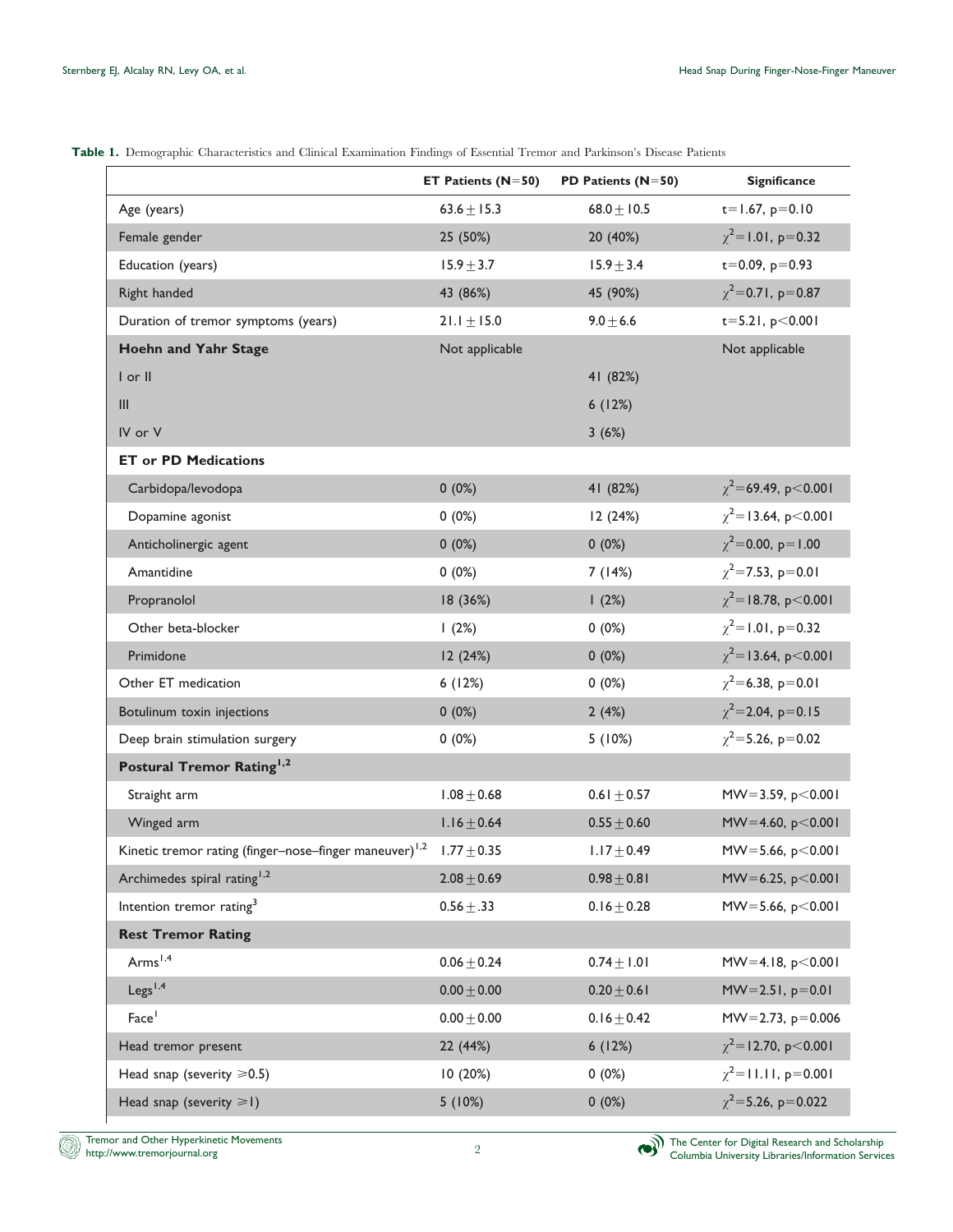Abbreviations:  $\chi^2$ , chi-square test; t, Student's t-test; ET, essential tremor; PD, Parkinson's disease; MW, Mann–Whitney test. Ratings are taken from the more severely affected limb.  $2$ Range=0-3.  $3$ Range=0-1.  $4$ Range=0-4.

from the clinical practices of three movement disorder neurologists (R.N.A., O.A.L., E.D.L.) at the time of regularly scheduled outpatient visits. The initial diagnosis of ET was based on the presence of moderate or greater amplitude action tremor in the arms or head in the absence of another known cause (e.g., medications, PD, dystonia); this diagnosis was reconfirmed in each case using published diagnostic criteria.<sup>7</sup> The PD diagnosis was based on the presence of two or more cardinal features of parkinsonism in the absence of other possible causes (e.g., medication, atypical parkinsonian syndromes). There were five refusals. Each enrollee signed a Columbia University Medical Center Institutional Review Board consent form.

Patients from both groups filled out the same semi-structured demographic and clinical questionnaires designed for this study. The patients then underwent a videotaped neurological examination that included assessments of postural tremor (straight arm and winged) and the finger–nose–finger maneuver (patient touches his or her nose followed by the examiner's finger in an alternating fashion to test for kinetic and intention tremor, 10 repetitions per arm). The camera was positioned so the patients' upper limbs and head were visible at all times. Each patient was also asked to draw an Archimedes spiral with each hand. Other maneuvers tested included finger taps and repeated opening and closing of the fist to assess limb bradykinesia. A Hoehn and Yahr score was assigned to each PD patient.<sup>8</sup>

The videotaped examinations were reviewed by a senior neurologist specializing in movement disorders (E.D.L.), who rated the severity of postural and kinetic arm tremors using the Washington Heights– Inwood Genetic Study of Essential Tremor rating scale  $(0-3)$ ,<sup>9</sup> presence vs. absence of head tremor, and severity of rest tremor in different body regions using the Unified Parkinson's Disease Rating Scale  $(0-4)$ .<sup>10</sup> Intention tremor was rated as 0 (absent), 0.5 (probable), or 1 (definite), as described.<sup>7</sup> The head snap, if present, was observed as a jerking motion of the head, occurring while the patients performed the finger–nose–finger maneuver, as their finger reached their nose (videotape). It was distinguished from head tremor because it was a single unidirectional jerking motion and it did not have an oscillatory quality. In addition, it was not directly preceded by oscillatory head movements. The head snap was rated as absent (0), probable (0.5), or definite (1).

Our pre-study goal was to enroll 50 ET and 50 PD cases; this number was based on initial sample size calculations, which determined that this number of patients would provide 81.5% power to detect a situation in which 15% of the ET patients and  $\leq$ 1% of the controls had a head snap (assuming  $\alpha$ =0.05 and two-tailed testing).

Statistical analyses were performed in SPSS (version 19; Chicago, Illinois). We used  $\chi^2$  to assess categorical data and Student's t tests to assess continuous data; in some cases, non-parametric testing (Mann– Whitney tests) was used to analyze ordinal data.

## **Results**

The ET and PD patients were similar in age, gender, education, and clinical variables [\(Table 1\). As expected, a larger proportion of PD](#page-1-0) [patients had deep brain stimulation surgery, and ET patients had](#page-1-0) [longer disease duration than PD patients \(Table 1\).](#page-1-0)

On examination, ET patients had more severe kinetic and postural tremors than PD cases, whereas PD cases had more severe rest tremor ([Table 1\). Our ET patients had a range of tremor severities, including](#page-1-0) [those with mild tremor \(e.g., 16 out of 50 \[32%\] had an Archimedes](#page-1-0) [spiral tremor rating in their more severely affected limb that was](#page-1-0)  $\leq$ 2).

Ten (20%) ET patients exhibited a head snap of any severity (rating  $>0.5$ ) vs. no (0%) PD patients (p=0.001); five (10%) ET patients exhibited a head snap rating=1 vs. no PD patients ( $p=0.028$ ) [\(Table 1](#page-1-0) [and videotape\).](#page-1-0)

ET patients with head snap did not differ from those without head snap in terms of their age (t=0.63, p=0.53) or gender ( $\chi^2$ =0.00,  $p=1.00$ ), but there was a trend for their tremor duration to be longer  $(28.5 \pm 12.5 \text{ vs. } 19.2 \pm 15.1, \text{ p=0.08}).$  Patients with head snap had Archimedes spiral drawings of greater severity than those without it  $(2.2 \pm 0.6 \text{ vs. } 2.0 \pm 0.7, \text{ p=0.019}).$  Eight (80%) of the 10 ET patients with the head snap also had head tremor, while 14 (35%) of the 40 ET patients without head snap exhibited head tremor ( $\chi^2$ =4.88, p=0.03). Head snap occurred in two out of 28 (7.1%) ET patients without head tremor.

#### **Discussion**

Our results indicate that one in five ET cases exhibited a head snap during the finger–nose–finger maneuver. By comparison, none of the PD patients exhibited a head snap. In ET, head snap seemed to be associated with several indicators of more advanced disease (greater severity of tremor on Archimedes spiral, longer duration of tremor, presence of head tremor).

Examiners should perform several repetitions of the finger–nose– finger maneuver before concluding that head snap is present or not, as in some trials of this maneuver, it may occur, but not in others (Video 1).

What is the head snap? There are several possibilities. First, given its jerky quality, the head snap could be a very mild form of stimulusinduced myoclonus. Severe forms of stimulus-induced myoclonus have been reported in the context of hypoxic encephalopathy and can occur as singular or multiple jerks that, though usually limited to the moving extremity, can occur in other bodily regions including the head. This form of myoclonus is associated with intention tremor as well as other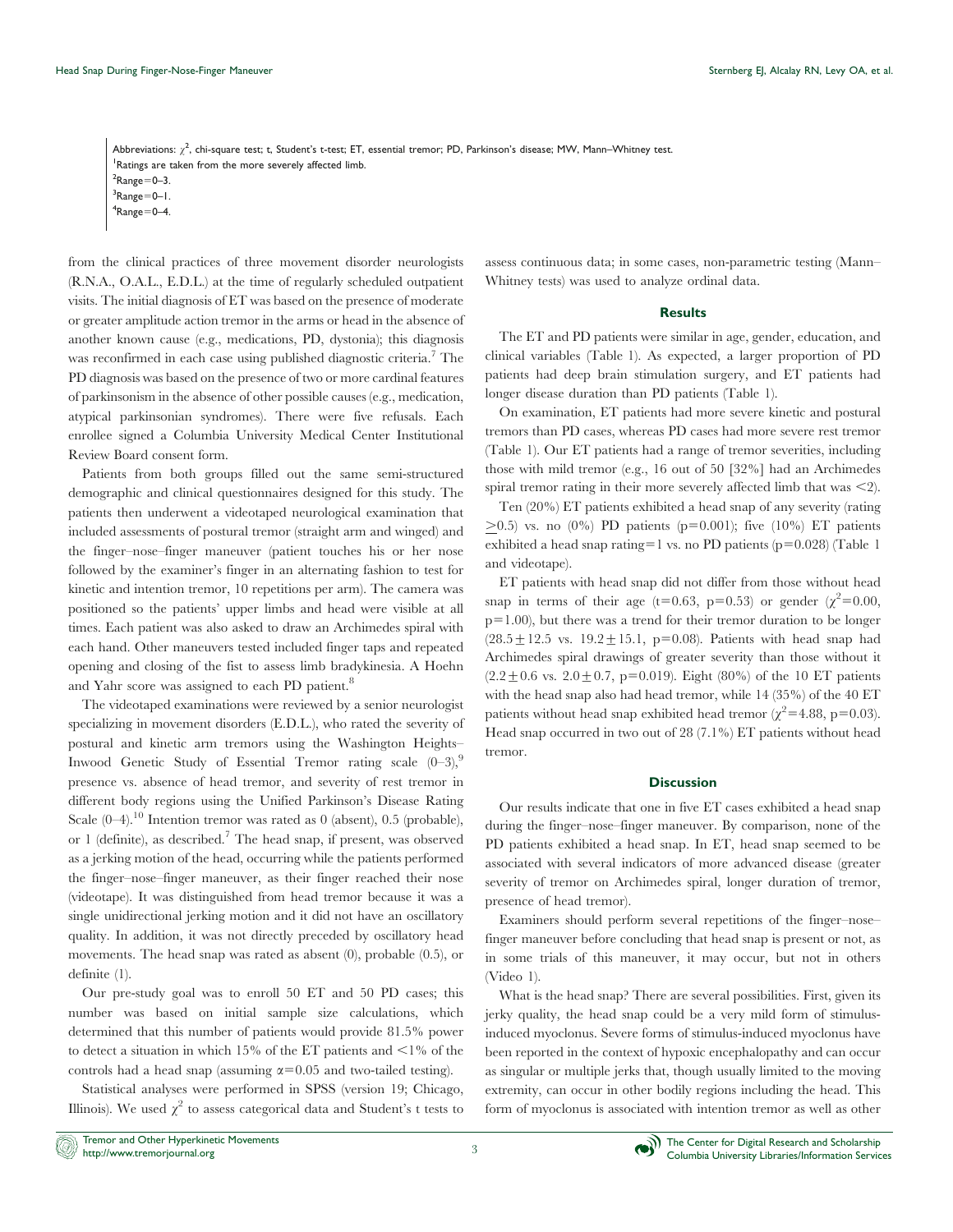

Patient 1



Patient 2



Patient 3

## Video 1. Three Essential Tremor (ET) Patients Performing the

Finger–Nose–Finger Maneuver. The head snap was observed as a jerking motion of the head, occurring while the patients performed the finger–nose–finger maneuver, as their finger reached their nose. It was distinguished from head tremor because it was a single unidirectional jerking motion without an oscillatory quality. These ET patients were also enrolled in a home-based epidemiological study, and optimal footage of the head snap was derived from those videotaped examinations.

cerebellar findings.<sup>11</sup> Second, the head snap could represent a manifestation of cerebellar ataxia, which can be associated with jerking movements of the body.<sup>12</sup> It is possible that, as the finger approaches the nose, the subject attempts to adjust his or her head position. Owing to a defect in the force and/or timing of the movement,  $^{13}$  this translates into the head snap. Interestingly, a similar jerking motion of the head has been reported in patients suffering from spastic ataxia, a hereditary disorder of variable presentation in which pyramidal tract features overlap with cerebellar findings. In addition, observations of familial, non-epileptic jerking motions of the head have also been reported in patients with ataxia.<sup>14</sup>

The strengths of this study include the comparison of ET with PD patients, the use of video recordings so that segments could be replayed if necessary, and the detailed analysis of all footage by a senior neurologist specializing in movement disorders.

In summary, we report an interesting movement of the head in patients with ET. To our knowledge, this movement, which we term the ''head snap,'' has not been reported previously. The head snap was observed as a jerking motion of the head, noticeable in some ET patients, that occurred while they performed the finger–nose–finger maneuver. Given the high misdiagnosis rate of ET (approximately 30– 50% of cases), with the main source of misclassification being ET vs. PD, our hope is that attention to this physical sign would facilitate the more accurate diagnosis of tremor disorders in clinical settings. The extent to which this sign is present more widely in disorders of the cerebellar system also deserves additional study, as does an examination of its electrophysiological features.

## Acknowledgment

The authors would like to acknowledge Dr Paul Greene, Columbia University Medical Center, for referring patients to this study.

## **References**

1. Brennan KC, Jurewicz E, Ford B, et al. Is essential tremor predominantly a kinetic or a postural tremor? A clinical and electrophysiological study. Mov Disord 2002;17:313–316, doi: [http://dx.doi.org/10.1002/mds.10003.](http://dx.doi.org/10.1002%2Fmds.10003)

2. Hubble J P, Busenbark KL, Pahwa R, et al. Clinical expression of essential tremor: effects of gender and age. Mov Disord 1997;12:969-972, doi: [http://dx.](http://dx.doi.org/10.1002%2Fmds.870120620) [doi.org/10.1002/mds.870120620.](http://dx.doi.org/10.1002%2Fmds.870120620)

3. Louis ED, Ford B, Frucht S. Factors associated with increased risk of head tremor in essential tremor: a community-based study in northern Manhattan. Mov Disord 2003;18:432–436, doi: [http://dx.doi.org/10.1002/mds.10395.](http://dx.doi.org/10.1002%2Fmds.10395)